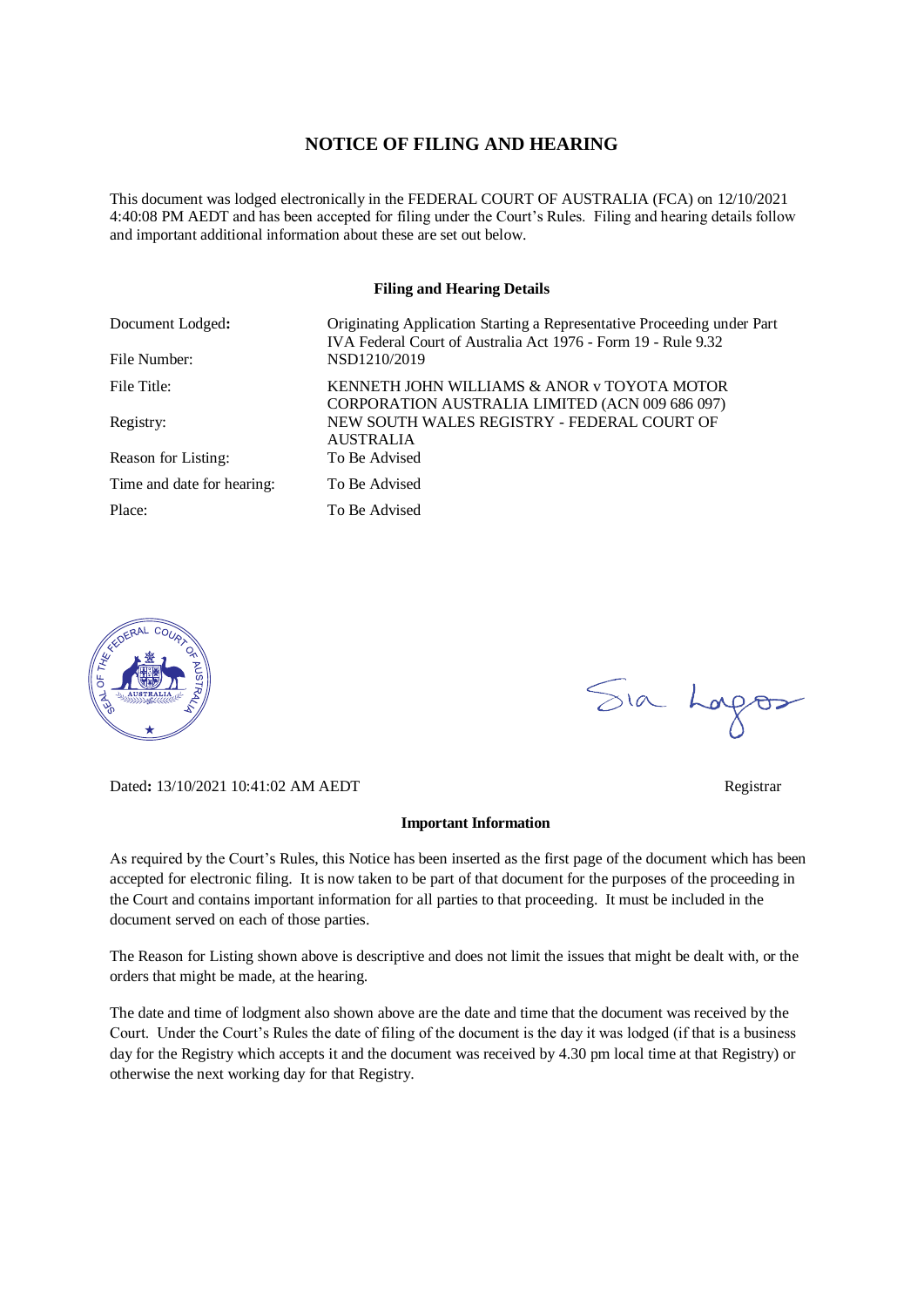

Form 19 Rule 9.32

# Second further Further amended originating application starting a representative proceeding under Part IVA of the Federal Court of Australia Act 1976

No. NSD 1210 of 2019

Federal Court of Australia District Registry: NSW Division: General

## Kenneth John Williams and another named in the schedule Schedule 1

Applicants

## Toyota Motor Corporation Australia Limited (ACN 009 686 097)

Respondent

To the Respondent

The Applicant applies for the relief set out in this second further amended application.

The Court will hear this second further amended application, or make orders for the conduct of the proceeding, at the time and place stated below. If you or your lawyer do not attend, then the Court may make orders in your absence.

You must file a notice of address for service (Form 10) in the Registry before attending Court or taking any other steps in the proceeding.

### Time and date for hearing:

Place: 184 Phillip Street, Sydney NSW 2000

The Court ordered that the time for serving this second further amended application be abridged to

Date:

| Filed on behalf of         | The Applicants                                                      |     |                |  |
|----------------------------|---------------------------------------------------------------------|-----|----------------|--|
| Prepared by                | <b>Charles Bannister</b>                                            |     |                |  |
| Law firm                   | <b>Bannister Law</b>                                                |     |                |  |
| Tel                        | $(02)$ 8999 2888                                                    | Fax | (02) 8088 0731 |  |
| Email                      | charles@bl.com.au                                                   |     |                |  |
| <b>Address for service</b> | Bannister Law Class Actions, Level 1, 107 Pitt Street, Sydney, 2000 |     |                |  |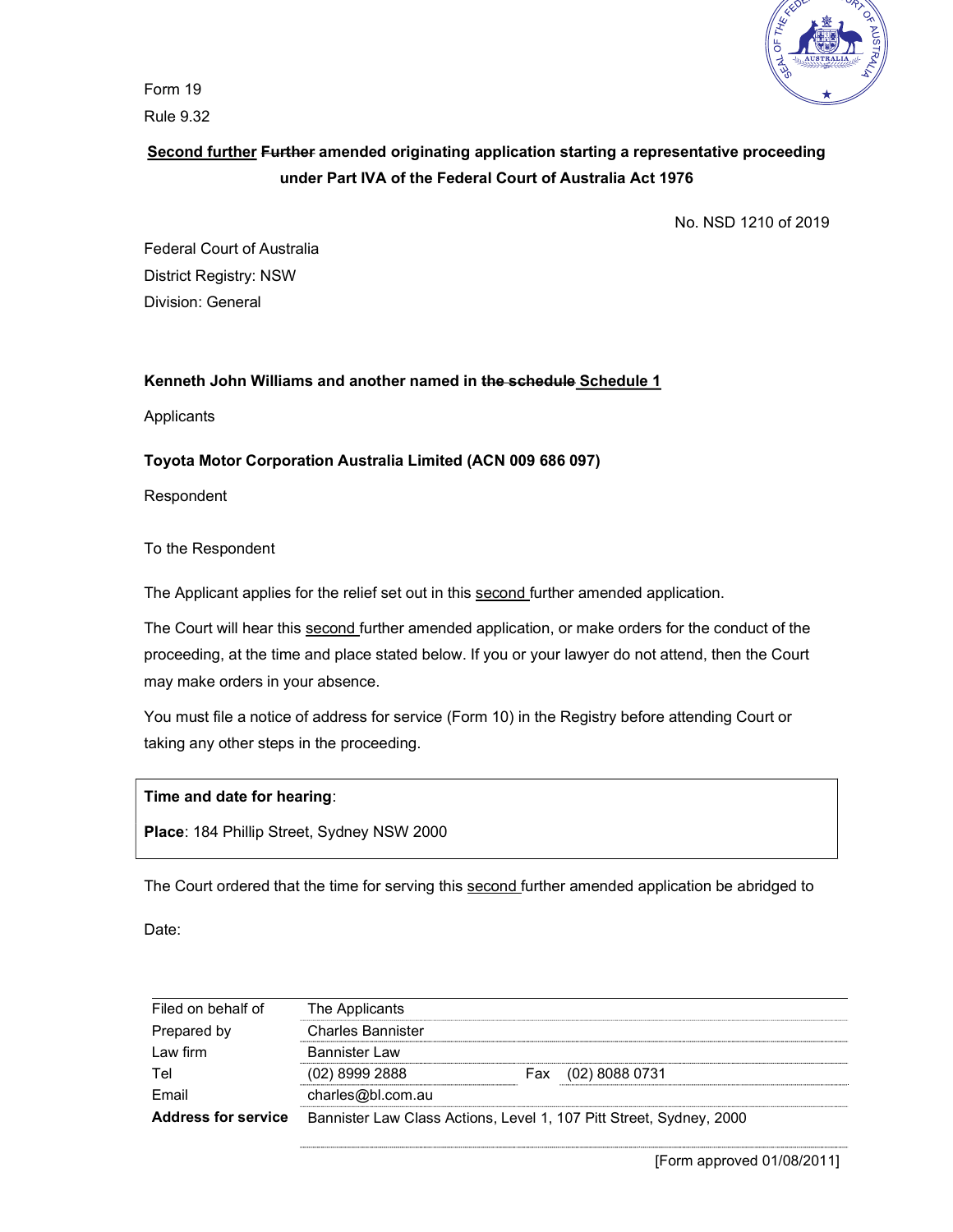

Signed by an officer acting with the authority of the District Registrar

## Representative action

The Applicants bring this second further amended application as representative parties under Part IVA of the Federal Court of Australia Act 1976 (FCA Act).

The Group Members to whom this proceeding relates are described in paragraph 1 of the accompanying Second Further Amended Statement of Claim (SFASOC), being persons who:

- (a) at any time during the period from (and including) 1 October 2015 until (and including) 23 April 2020 (Relevant Period), in Australia, acquired (including by way of purchase, exchange or taking on lease, or on hire-purchase) one or more models of Toyota motor vehicle in the Hilux, Fortuner and Prado ranges fitted with a 1GD-FTV engine or 2GD-FTV engine (Affected Vehicles);
- (b) either:
	- (i) acquired the Affected Vehicle:
		- (A) from a Dealer (as defined in paragraph 5 of the SFASOC) or other retailer selling Affected Vehicles, including used car dealers;
		- (B) other than by way of sale by auction; and
		- (C) other than for the purpose of re-supply; or
	- (ii) acquired the Affected Vehicle from a person who acquired the Affected Vehicle in the circumstances described in subparagraph  $(b)(a)(i)$  above, other than for the purpose of re-supply; and
- (c) are not:
	- (i) a person described in subsection 33E(2) of the FCA Act; or
	- (ii) a Justice of the Federal Court of Australia or the High Court of Australia.

## Details of claim

On the grounds stated in the SFASOC, the Applicants claim the following relief on their own behalf and on behalf of Group Members: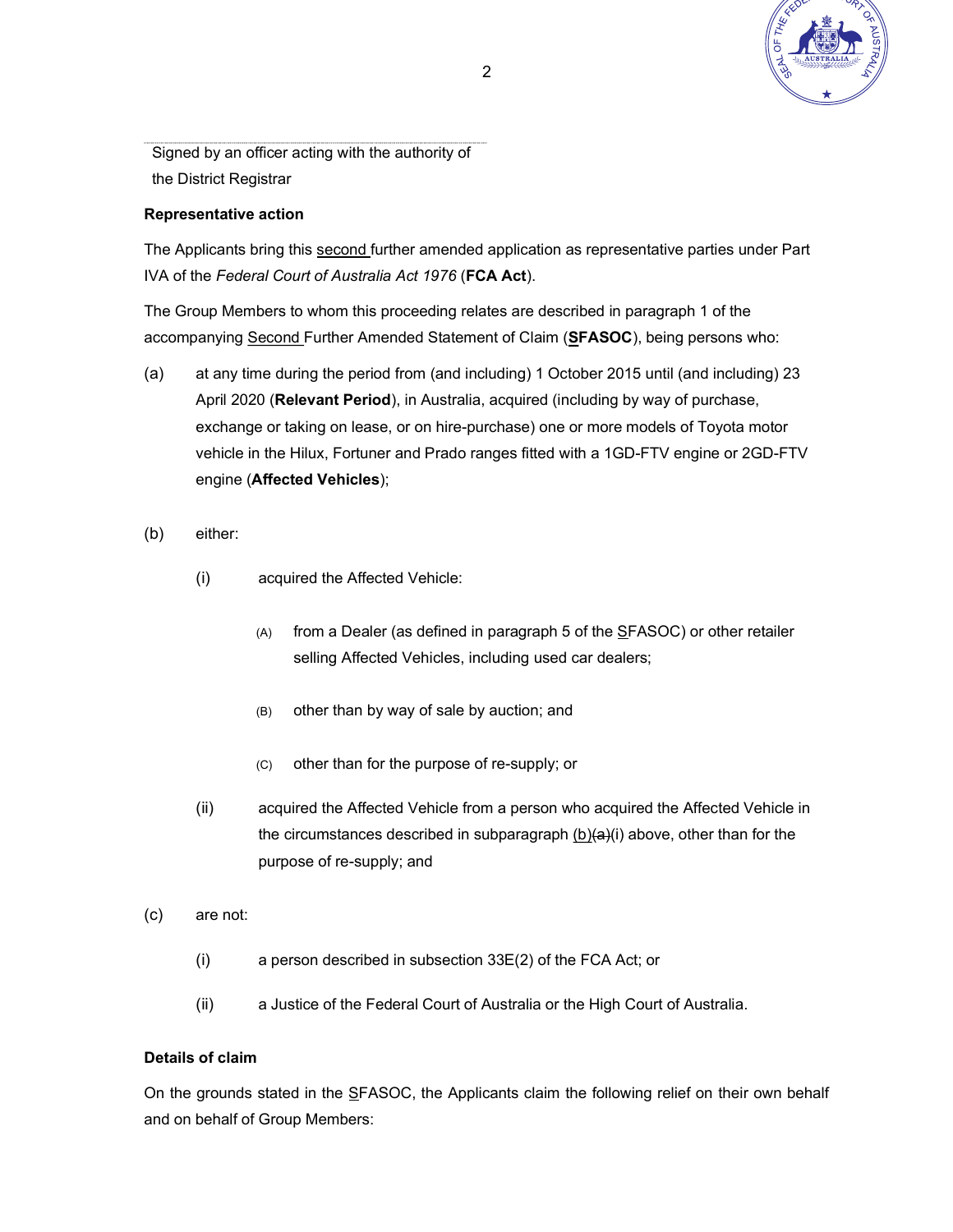

## Final Relief

- 1. An order or orders that the Respondent pay to the Applicants and Group Members damages:
	- 1.1 pursuant to section 236 of Schedule 2 of the Competition and Consumer Act 2010 (Cth), being the Australian Consumer Law (ACL), for loss and damage suffered by the Applicants and Group Members because of the Respondent's contraventions of sections 18, 21, 29 and/or 33 of the ACL; and
	- 1.2 pursuant to sections 271 and 272 of the ACL for:
		- (a) the reduction in the value of the Affected Vehicles resulting from the failure to comply with the guarantee as to acceptable quality in section 54 of the ACL; and
		- (b) other reasonably foreseeable loss or damage suffered by the Applicants and Group Members because of the failure to comply with the guarantee as to acceptable quality in section 54 of the ACL<sub>1</sub>; and/or

including, at the conclusion of the initial trial:

- 1.3 pursuant to subsections 33Z(1)(e) of the ACL, an award or awards of damages for Group Members, being damages consisting of specified amounts or amounts worked out in such manner as the Court specifies, in respect of:
	- (a) all of the damages described in Prayer 1.2(a) above to which Group Members are entitled; and
	- (b) some of the damages described in Prayer 1.2(b) above to which Group Members are entitled, being in respect of those heads of damages that are amenable to determination on a common basis; and
- 1.4 and (f) of the FCA Act, in respect of some or all of the damages suffered by Group Members, in the alternative to 1.3, pursuant to subsection 33Z(1)(f) of the ACL, an award of damages in an aggregate amount without specifying amounts awarded in respect of individual Group Members, in respect of:
	- (a) all of the damages described in Prayer 1.2(a) above to which Group Members are entitled; and
	- (b) some of the damages described in Prayer 1.2(b) above to which Group Members are entitled, being in respect of those heads of damages that are amenable to determination on a common basis;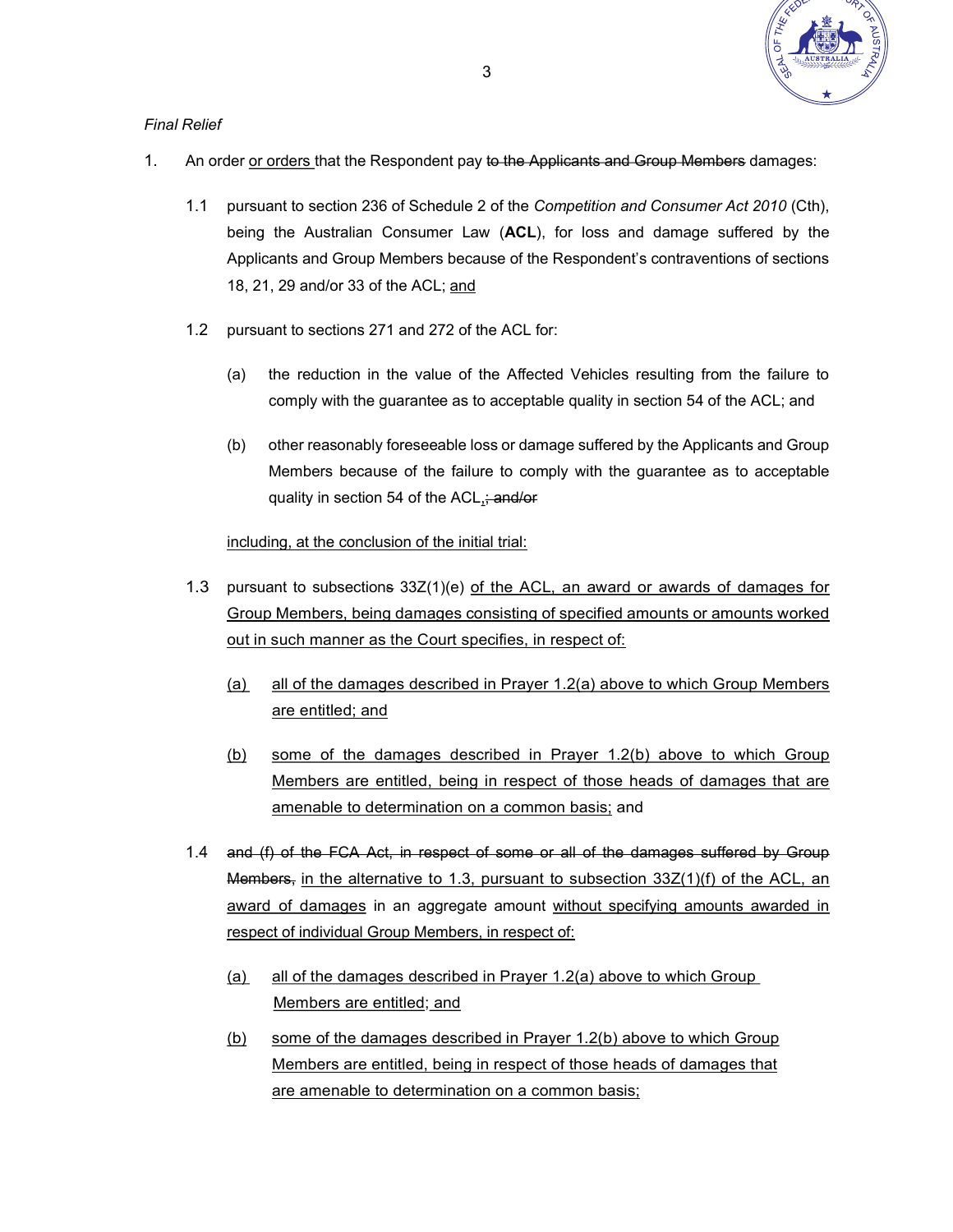

- 2. Interest pursuant to section 51A of the FCA Act;
- 3. Costs; and
- 4. Such other orders as the Court thinks fit.

### Questions common to claims of Group Members

The questions of law or fact common to the claims of the Group Members are: set out in Schedule 2 hereto.

- 1. Whether the Affected Vehicles suffer from the Vehicle Defects.
- 2. Whether, by reason of the Vehicle Defects, the Affected Vehicles suffer from one or more of the Vehicle Defect Consequences.
- 3. Whether the Respondent has known, since at least February 2016, of the existence of the Vehicle Defects and the Vehicle Defect Consequences in the Affected Vehicles.
- 4. Whether the Affected Vehicles were of an acceptable quality, within the meaning of section 54 of the ACL.
- 5. Whether the Respondent made:
	- 5.1 the Vehicle Representations;
	- 5.2 the Future Vehicle Representations;
	- 5.3 the DPF System Representations; and
	- 5.4 the Future DPF System Representations,

### (Alleged Representations).

- 6. Whether the Alleged Representations were misleading or deceptive.
- 7. Whether the Respondent engaged in the Omissions Conduct.
- 8. Whether the Omissions Conduct was misleading or deceptive.
- 9. Whether, in making the Alleged Representations and engaging in the Omissions Conduct, the Respondent engaged in conduct that was, in all the circumstances, unconscionable.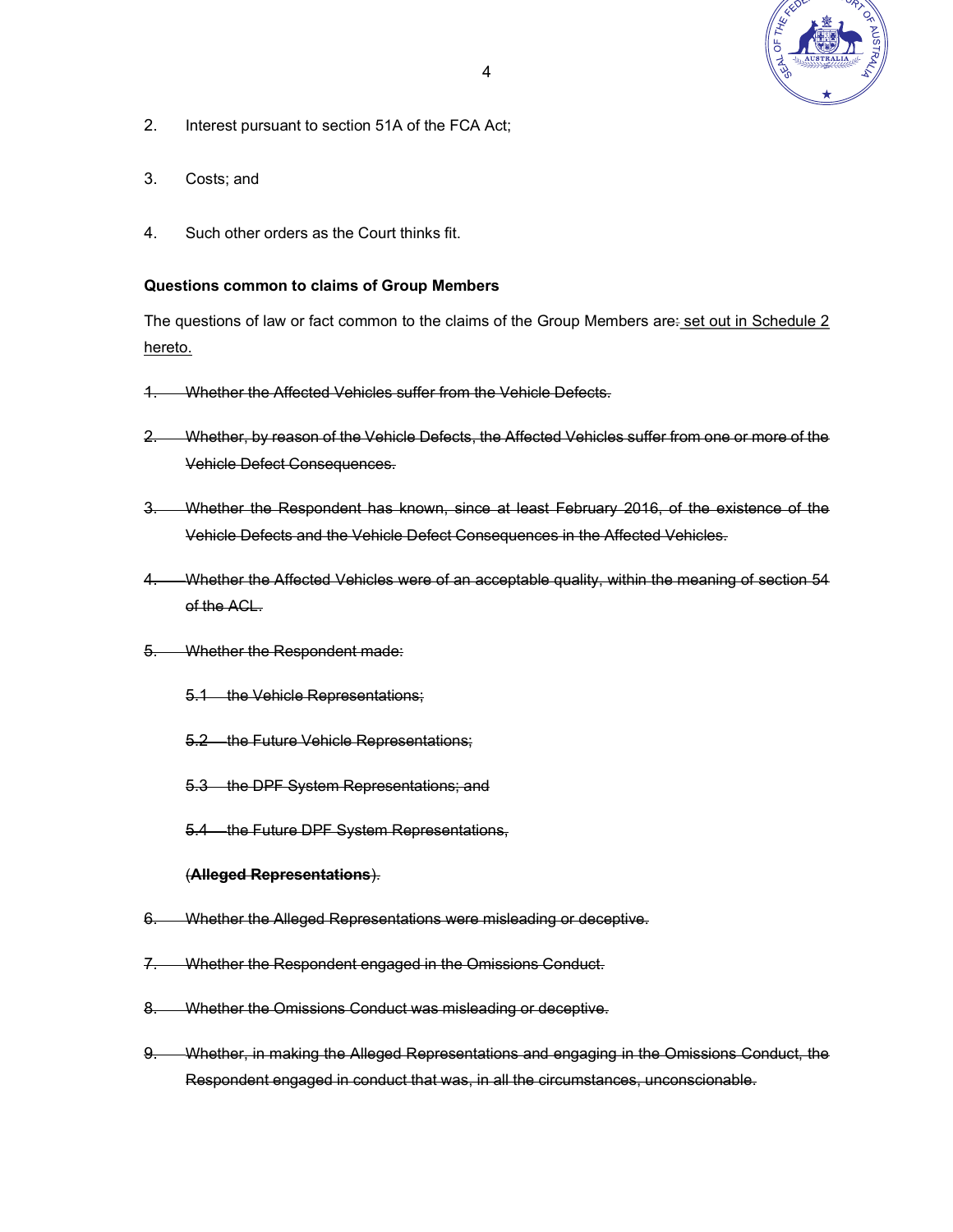

- 10. Whether there has been a reduction in value of the Affected Vehicles resulting from the failure to comply with the guarantee as to acceptable quality in section 54 of the ACL.
- 11. Whether Group Members have suffered loss or damage as measured by a reduction in value resulting from the failure of the Affected Vehicles to comply with the guarantee as to acceptable quality, below whichever of the following prices is lower:
	- 11.1 the price paid or payable by the Group Member for the Group Member's Affected Vehicle(s); and
	- 11.2 the average retail price of the Affected Vehicle at the time of supply.
- 12. Whether, by reason of the Vehicle Defects, the Affected Vehicles consumed fuel in excess of that which the Affected Vehicles would have consumed, but for the Vehicle Defects.
- 13. Whether, by reason of such excess fuel consumption, the Applicants and Group Members have suffered loss, and if so, what is the appropriate measure of loss.

### Applicants' address

The Applicants' address for service is: Place: Bannister Law Class Actions Level 1, 107 Pitt Street Sydney NSW 2000 Email: charles@bl.com.au

The Applicants' address is 14 Sycamore St, Redland Bay QLD 4165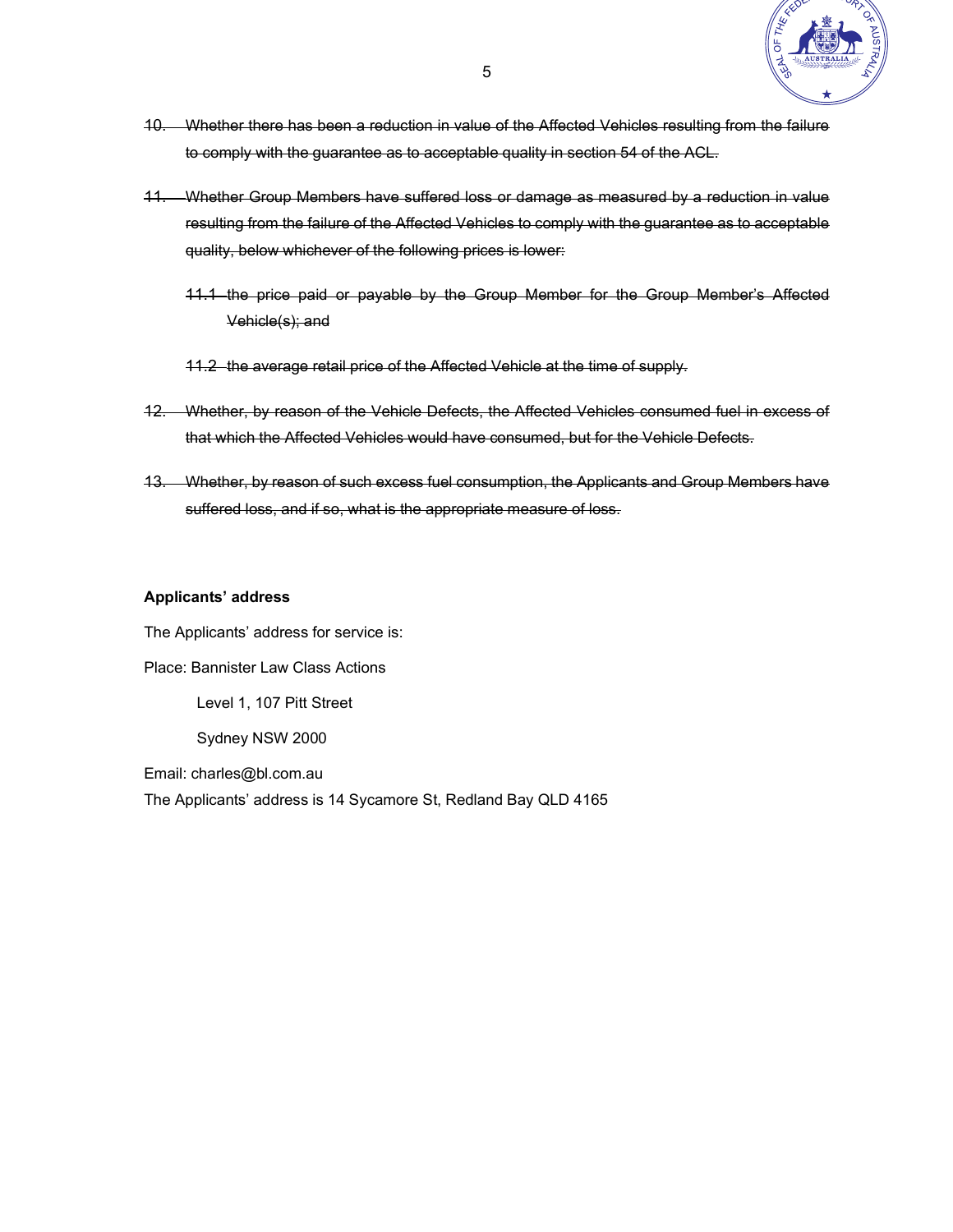

## Service on the Respondent

It is intended to serve this second further amended application on the Respondent.

Date: 12 October 2021 20 January 2020

Signed by Charles Bannister Lawyer for the Applicants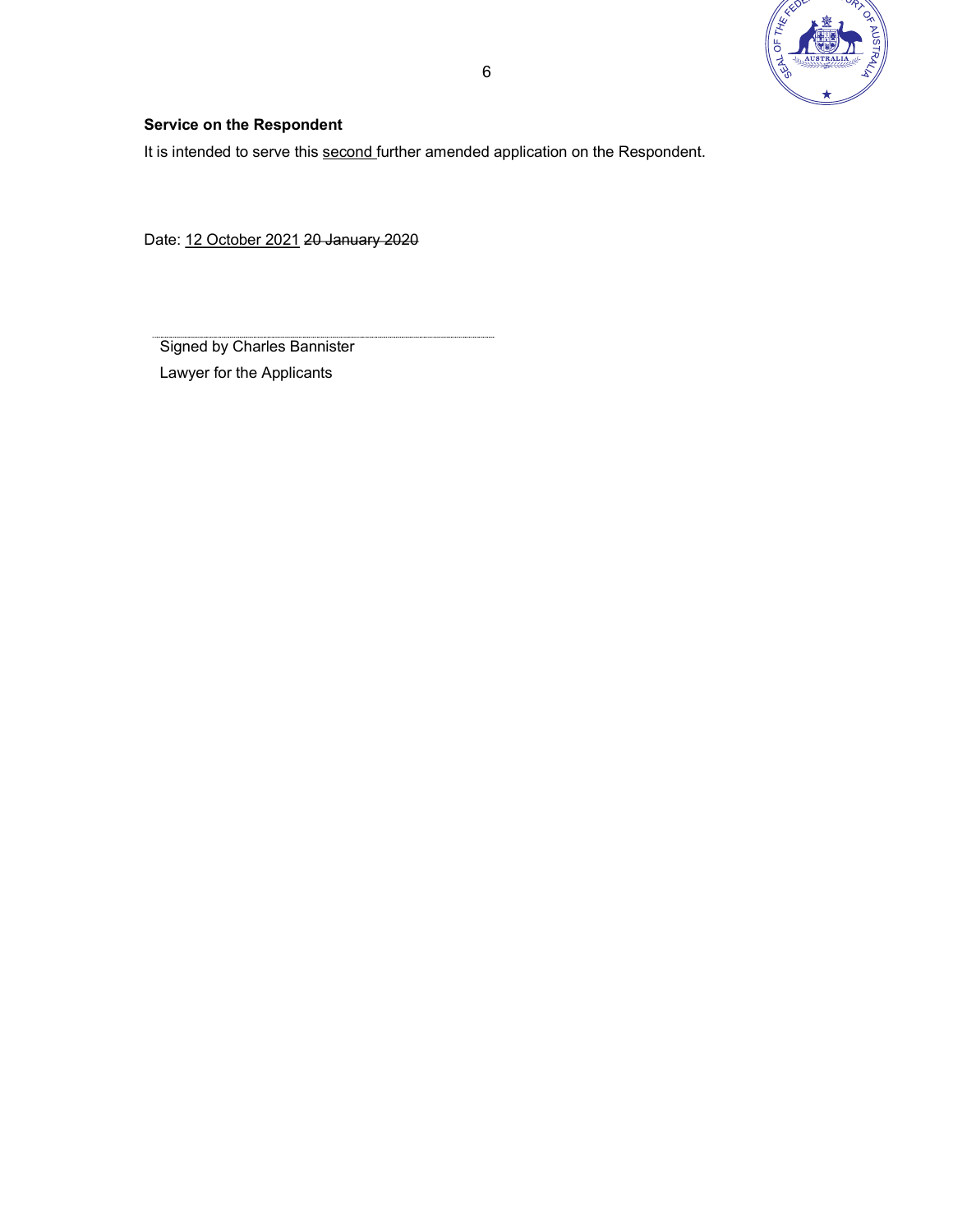

Schedule 1

No. NSD 1210 of 2019

Federal Court of Australia District Registry: NSW Division: General

## Applicants

Second Applicant: Direct Claim Services Qld Pty Limited (ACN 167 519 968)

Date: 12 October 2021 20 January 2021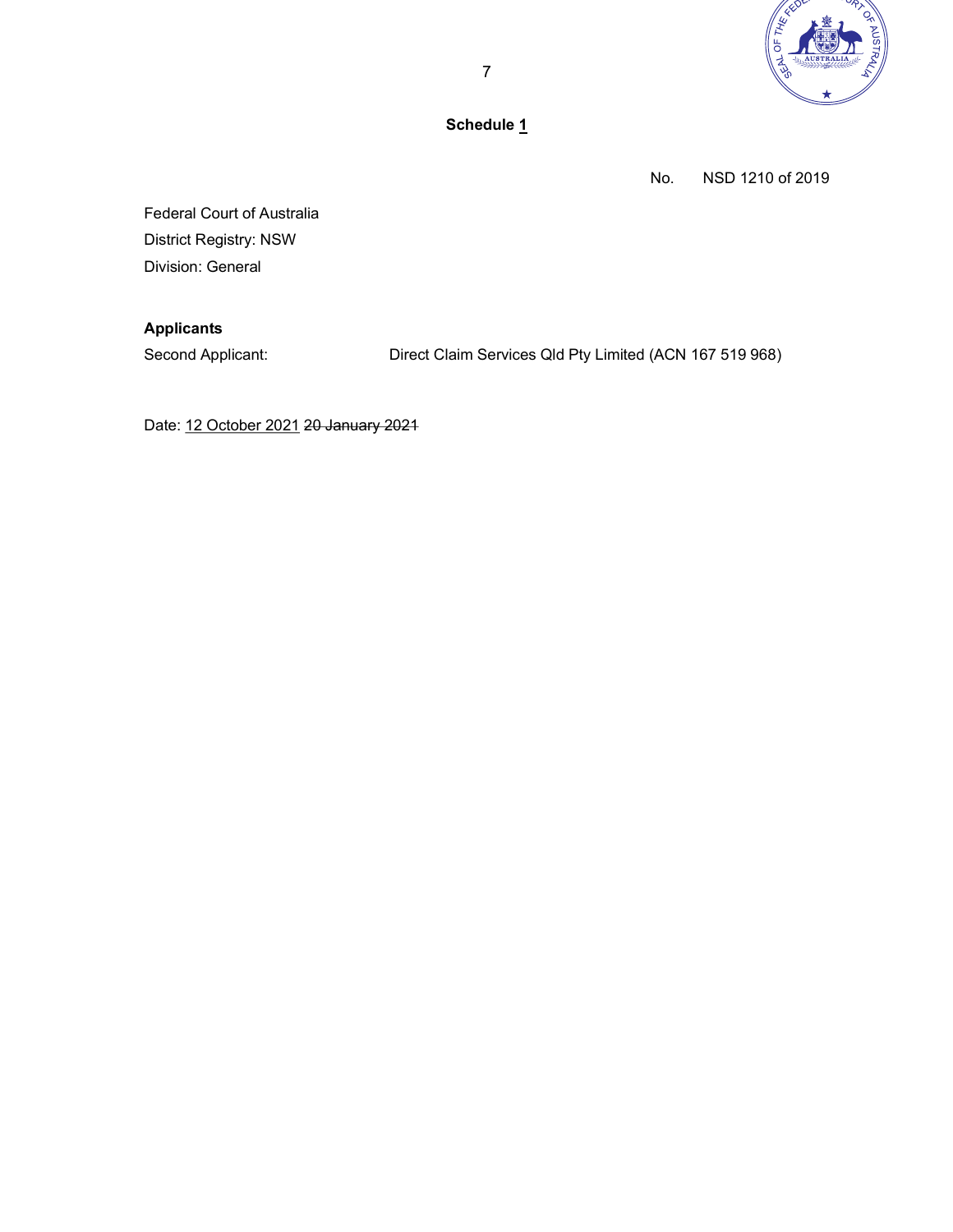

## Schedule 2

## Questions common to claims of Group Members

## Characteristics of Affected Vehicles

- 1. Throughout the Relevant Period, was it the case that:
	- 1.1. the DPF System in the Affected Vehicles was not designed to function effectively during all reasonably expected conditions of normal operation and use in the Australian market, including the High Speed Driving Pattern;
	- 1.2. in the event that the Affected Vehicles were exposed to (i) a High Speed Driving Pattern or (ii) the 2016/2017 Countermeasures, the DPF System was ineffective in preventing the formation of deposits on the DOC surface or coking within the DOC, which in turn prevented the DPF from regenerating effectively;
	- 1.3. if the Affected Vehicles were exposed to the High Speed Driving Pattern and/or the 2016/2017 Countermeasures, the Affected Vehicles experienced, or had a propensity to experience, the following mechanisms and physical manifestations of the "core defect" described above in Questions 1.1 and 1.2:
		- 1.3.1. the additional injector becomes blocked by deposits on its tip;
		- 1.3.2. fuel injected by the Additional Injector leads to deposits forming on the face of the DOC, or coking within the DOC;
		- 1.3.3. the DOC becomes blocked;
		- 1.3.4. Regeneration events fail to remove sufficient particulate matter from the DPF to prevent the DPF from becoming or remaining 'full' or blocked;
		- 1.3.5. the DPF System fails to prevent the DPF from becoming 'full' or blocked;
		- 1.3.6. the DOC does not function effectively;
		- 1.3.7. the catalytic efficiency of the DOC is diminished;
		- 1.3.8. the exhaust in the DPF does not reach a sufficiently high temperature to effect Thermal Oxidation;
	- 1.4. if the Affected Vehicles were exposed to the High Speed Driving Pattern and/or the 2016/2017 Countermeasures and experienced one or more of the mechanisms and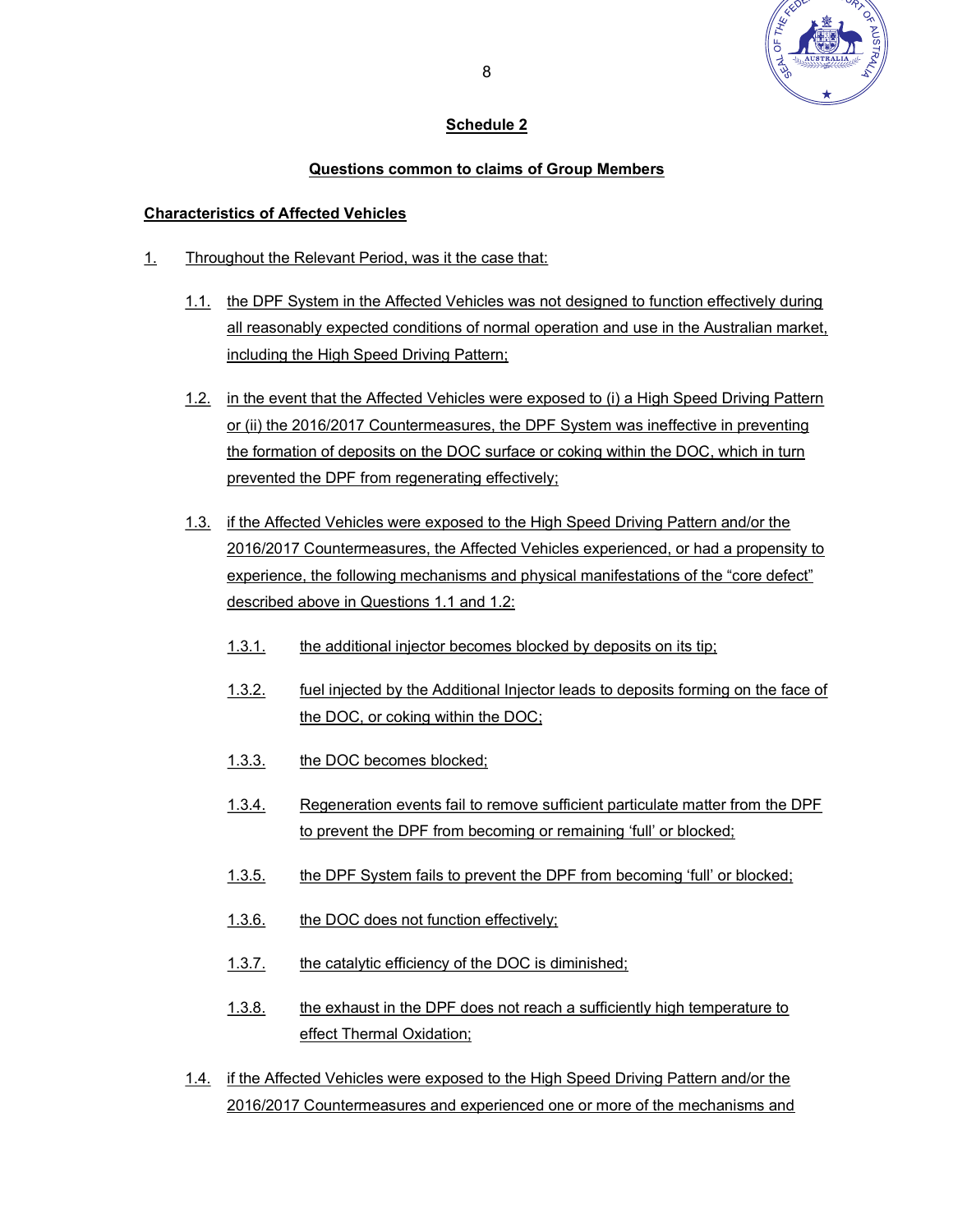

physical manifestations of the "core defect" identified in Question 1.3, those Affected Vehicles suffered, or had a propensity to suffer, from one or more of the following consequences:

- 1.4.1. the DOC becomes damaged;
- 1.4.2. excessive white smoke is emitted from the vehicle's exhaust during and immediately following regeneration;
- 1.4.3. the DPF becomes partially or completely blocked;
- 1.4.4. increased fuel consumption/decreased fuel economy;
- 1.4.5. foul-smelling exhaust is emitted during and immediately following regeneration;
- 1.4.6. the vehicle must be inspected, serviced and/or repaired by a service engineer for the purpose of cleaning, repairing or replacing the DPF, the DPF System, or components thereof;
- 1.4.7. the vehicle must be inspected, serviced and/or repaired more regularly than would otherwise be required;
- 1.4.8. the ECM must be reprogrammed more often than would otherwise be required; or
- 1.4.9. DPF Notifications are displayed on an excessive number of occasions and/or for an excessive period of time;
- 1.5. the Affected Vehicles were not free from defects by reason of the matters the subject of:
	- 1.5.1. Question 1.1;
	- 1.5.2. Question 1.2;
	- 1.5.3. Question 1.3;
	- 1.5.4. Question 1.4;
	- 1.5.5. some combination of the above;
- 1.6. insofar as the Affected Vehicles were not free from defects by reason of the matters set out in Question 1.5, the defects were not remedied;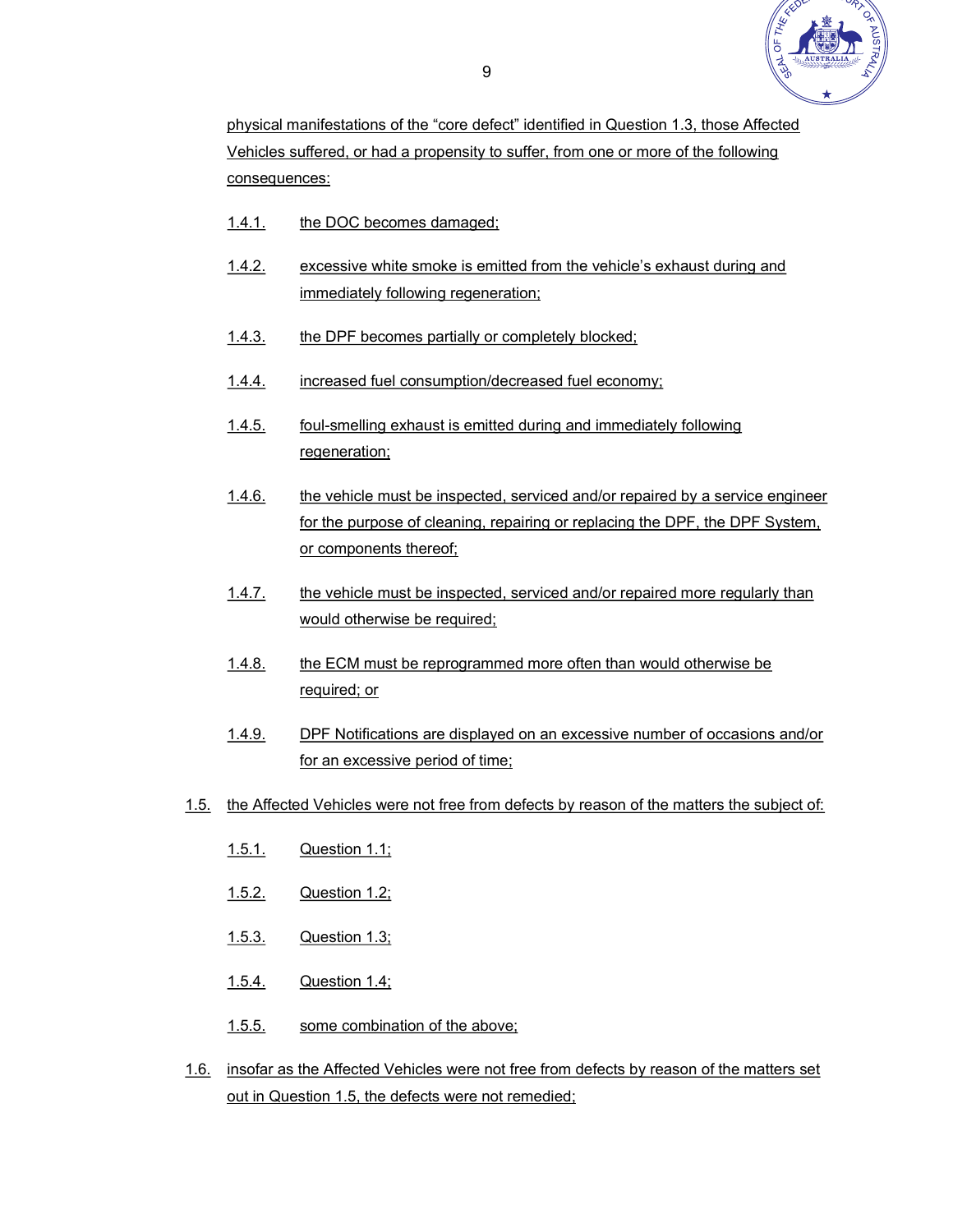

- 1.7. Affected Vehicles that did not have a DPF Switch, which was not installed in any Affected Vehicles prior to the end of the 2017 Model Year, were not free from defects for the additional reason that Manual Regeneration could not be performed?
- 2. Were the Affected Vehicles subject to the statutory guarantee as to acceptable quality in section 54(1) of the Australian Consumer Law?
- 3. Were the Affected Vehicles of acceptable quality within the meaning of section 54(2) of the Australian Consumer Law, by reason of the matters the subject of:
	- 3.1. Question 1.1;
	- 3.2. Question 1.2;
	- 3.3. Question 1.3;
	- 3.4. Question 1.4;
	- 3.5. Question 1.5;
	- 3.6. Question 1.6;
	- 3.7. Question 1.7 (in the case of Affected Vehicles without a DPF Switch);
	- 3.8. some combination of the above?
- 4. Insofar as the Affected Vehicles experience any of the defects or defect consequences described in Question 1.1 to Question 1.4, was the 2020 Field Fix referred to in Defence [47(i)] effective in, and will it continue to be effective in, remedying all of the defects or defect consequences described in Question 1.1 to Question 1.4?

## Vehicle Representations

- 5. During the Relevant Period, did Toyota Australia represent to the public at large that the Affected Vehicles:
	- 5.1. were, or were part of model lines that were, in their design and manufacturing:
		- 5.1.1. not defective;
		- 5.1.2. of good quality;
		- 5.1.3. reliable;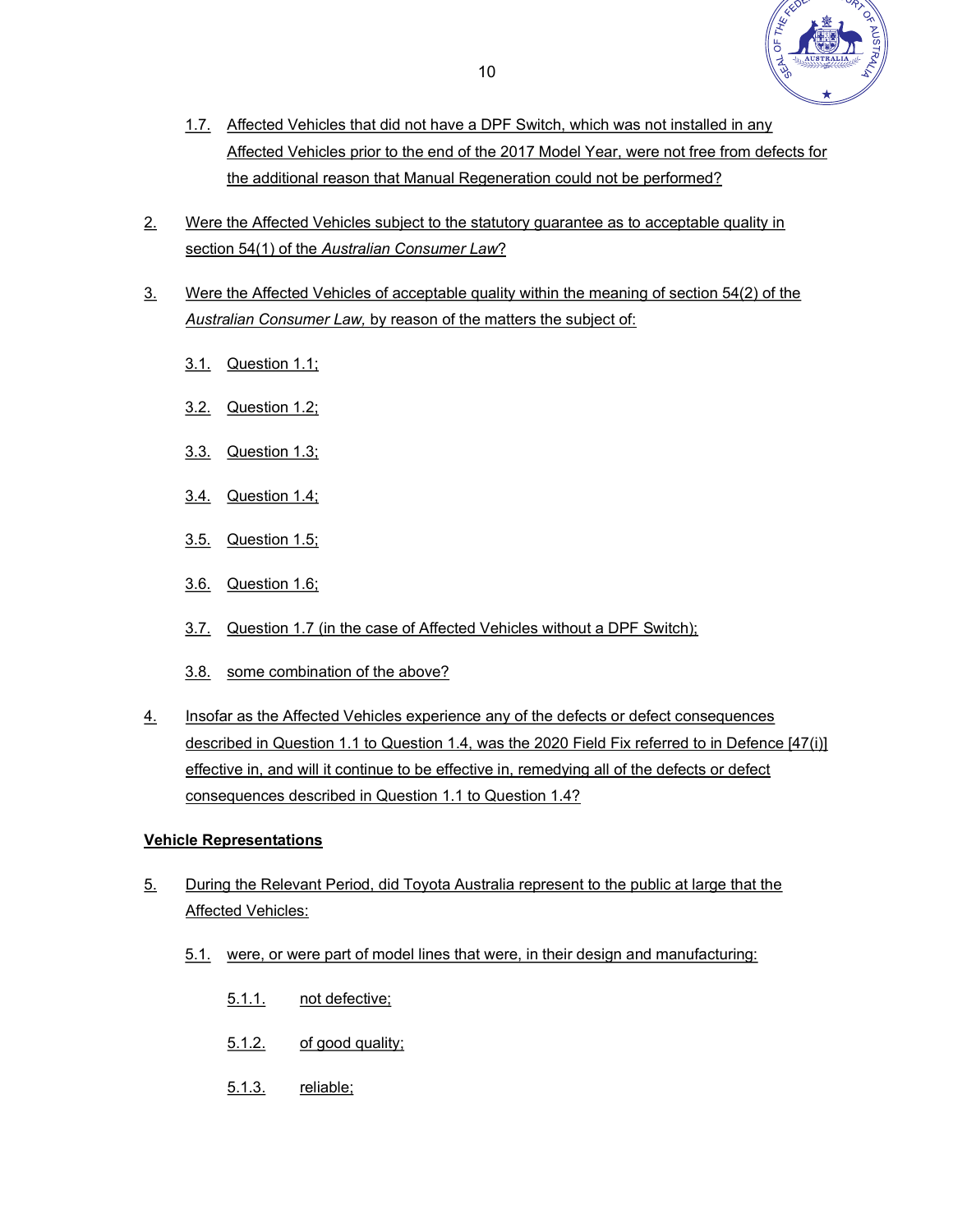

- 5.1.4. durable;
- 5.1.5. fit for purpose; and
- 5.1.6. suitable for use in any driving environment;
- 5.2. did not, or were part of model lines that did not, require unusual or abnormal maintenance;
- 5.3. provided, or were part of model lines that provided, a driving and/or passenger experience that was:
	- 5.3.1. comfortable;
	- 5.3.2. convenient; and
	- 5.3.3. consistent regardless of driving environment, including urban, off-road and extra-urban environments?
- 6. Was each Vehicle Representation made continuously by Toyota Australia throughout the Relevant Period?
- 7. Did Toyota Australia fail to correct or qualify the Vehicle Representations at any time during the Relevant Period?
- 8. Were the Vehicle Representations:
	- 8.1. misleading or deceptive, or likely to mislead or deceive, in contravention of section 18 of the Australian Consumer Law;
	- 8.2. false and misleading representations in contravention of subsections 29(1)(a) or 29(1)(g) of the Australian Consumer Law;
	- 8.3. liable to mislead the public as to the nature, characteristics, and/or suitability for purpose of the Affected Vehicles, in contravention of section 33 of the Australian Consumer Law?

## Future Vehicle Representations

- 9. During the Relevant Period, did Toyota Australia represent to the public at large that the Affected Vehicles:
	- 9.1. would be, or were part of model lines that would be:
		- 9.1.1. not defective;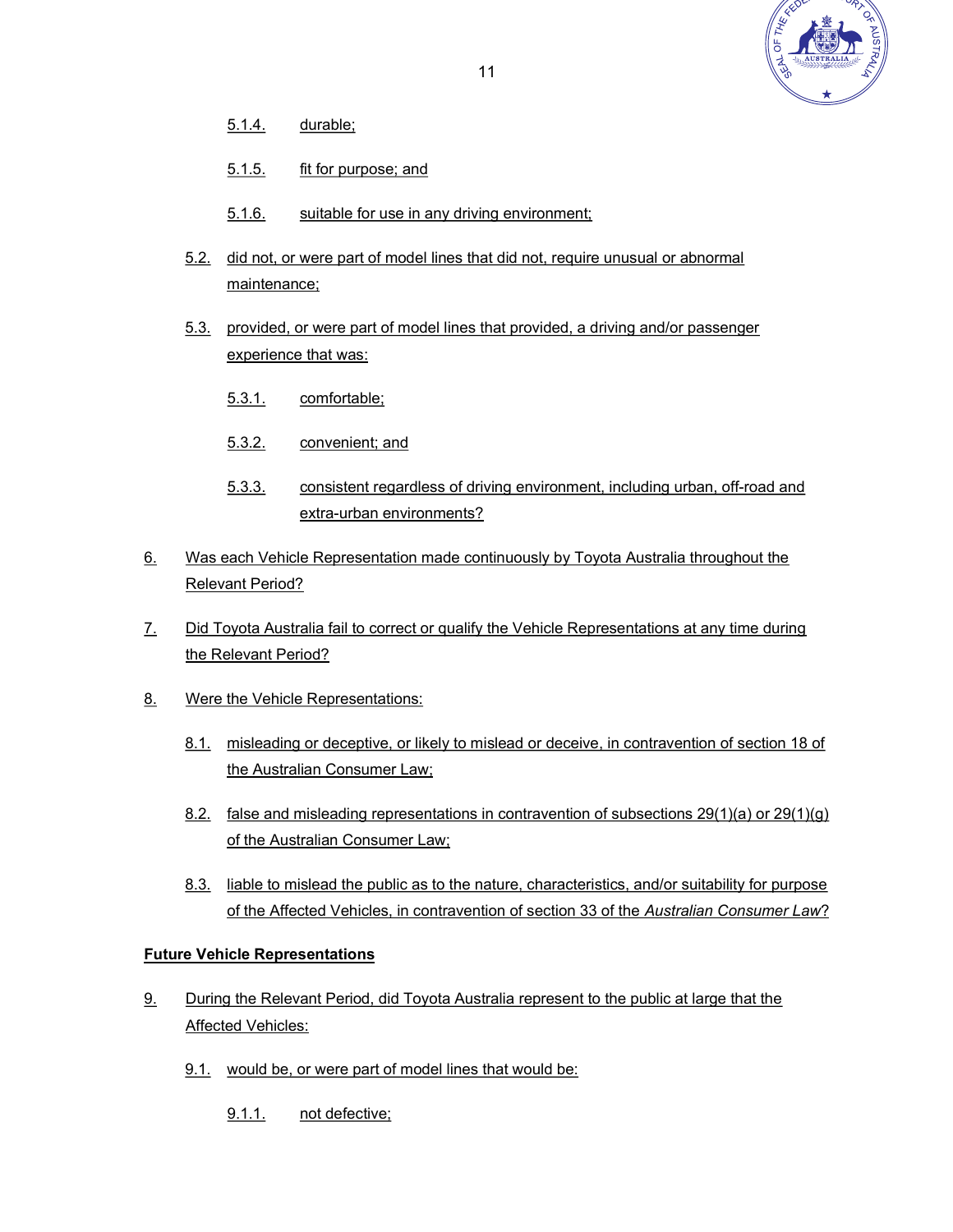

- 9.1.2. of good quality;
- 9.1.3. reliable;
- 9.1.4. durable;
- 9.1.5. fit for purpose; and
- 9.1.6. suitable for use in any driving environment?
- 9.2. would not, or were part of model lines that would not, require unusual or abnormal maintenance?
- 9.3. would provide, or were part of model lines that would provide, a driving and/or passenger experience that was:
	- 9.3.1. comfortable;
	- 9.3.2. convenient; and
	- 9.3.3. consistent regardless of driving environment, including urban, off-road and extra-urban environments?
- 10. Was each Future Vehicle Representation made continuously by Toyota Australia throughout the Relevant Period?
- 11. Did Toyota Australia fail to correct or qualify the Future Vehicle Representations at any time during the Relevant Period?
- 12. Were the Future Vehicle Representations:
	- 12.1. misleading or deceptive, or likely to mislead or deceive, in contravention of section 18 of the Australian Consumer Law;
	- 12.2. false and misleading representations in contravention of subsections 29(1)(a) or 29(1)(g) of the Australian Consumer Law;
	- 12.3. liable to mislead the public as to the nature, characteristics, and/or suitability for purpose of the Affected Vehicles, in contravention of section 33 of the Australian Consumer Law?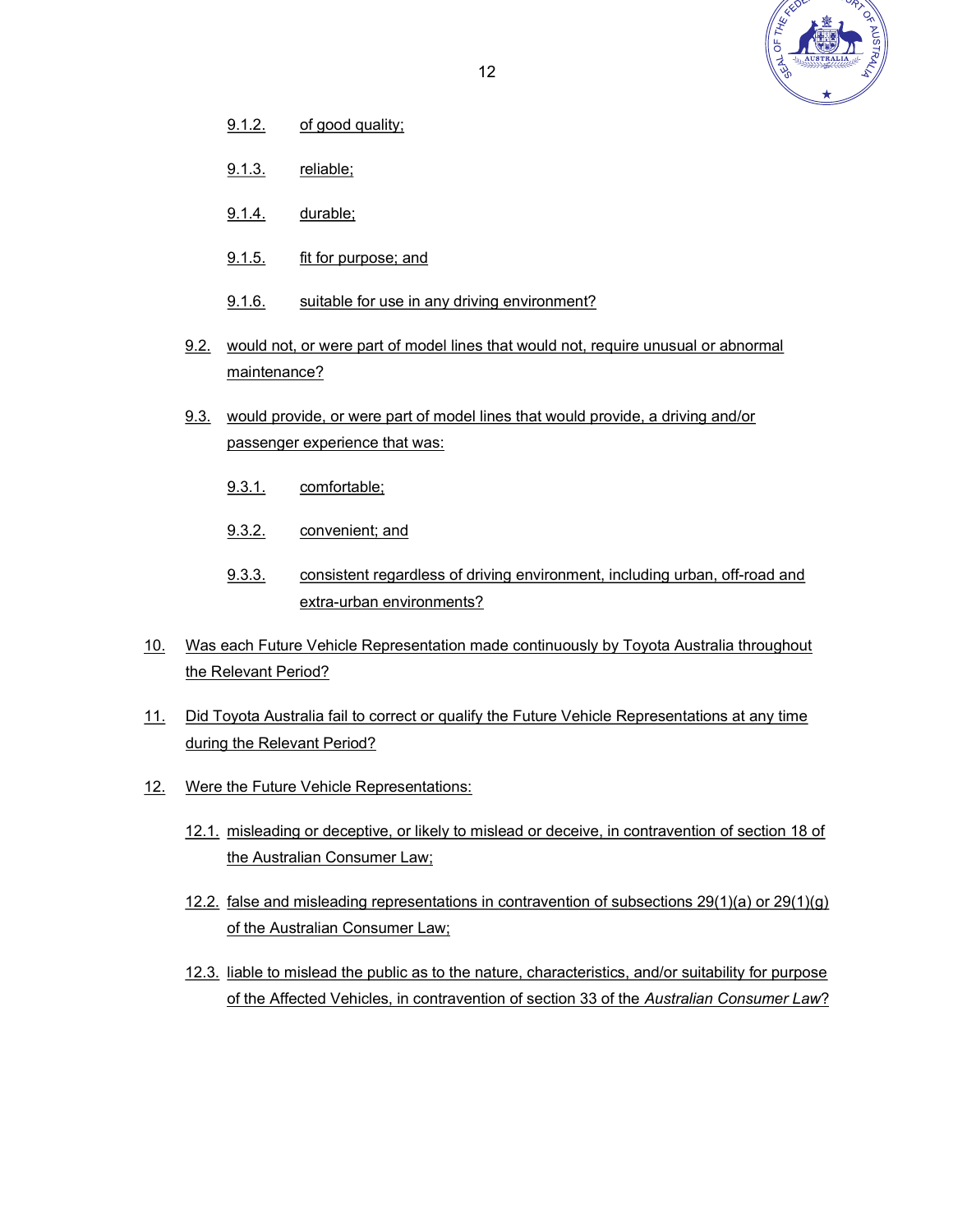

## DPF System Representations

- 13. During the Relevant Period, did Toyota Australia represent to the public at large that the Affected Vehicles contained, or were part of model lines that contained, a DPF System that, in its design and manufacturing:
	- 13.1. was not defective;
	- 13.2. was of good quality;
	- 13.3. was reliable;
	- 13.4. was durable;
	- 13.5. was fit for purpose;
	- 13.6. did not have a propensity to fail;
	- 13.7. did not require unusual or abnormal maintenance;
	- 13.8. completed a regeneration cycle with sufficient regularity to prevent the DPF from becoming partially or completely blocked;
	- 13.9. prevented the DPF from becoming partially or completely blocked; and/or
	- 13.10. was effective at removing sufficient particulate matter from the DPF to prevent the DPF from becoming or remaining partially or completely blocked?
- 14. Was each DPF System Representation made continuously by Toyota Australia throughout the Relevant Period?
- 15. Did Toyota Australia fail to correct or qualify the DPF System Representations at any time during the Relevant Period?
- 16. Were the DPF System Representations:
	- 16.1. misleading or deceptive, or likely to mislead or deceive, in contravention of section 18 of the Australian Consumer Law;
	- 16.2. false and misleading representations in contravention of subsections 29(1)(a) or 29(1)(g) of the Australian Consumer Law;
	- 16.3. liable to mislead the public as to the nature, characteristics, and/or suitability for purpose of the Affected Vehicles, in contravention of section 33 of the Australian Consumer Law?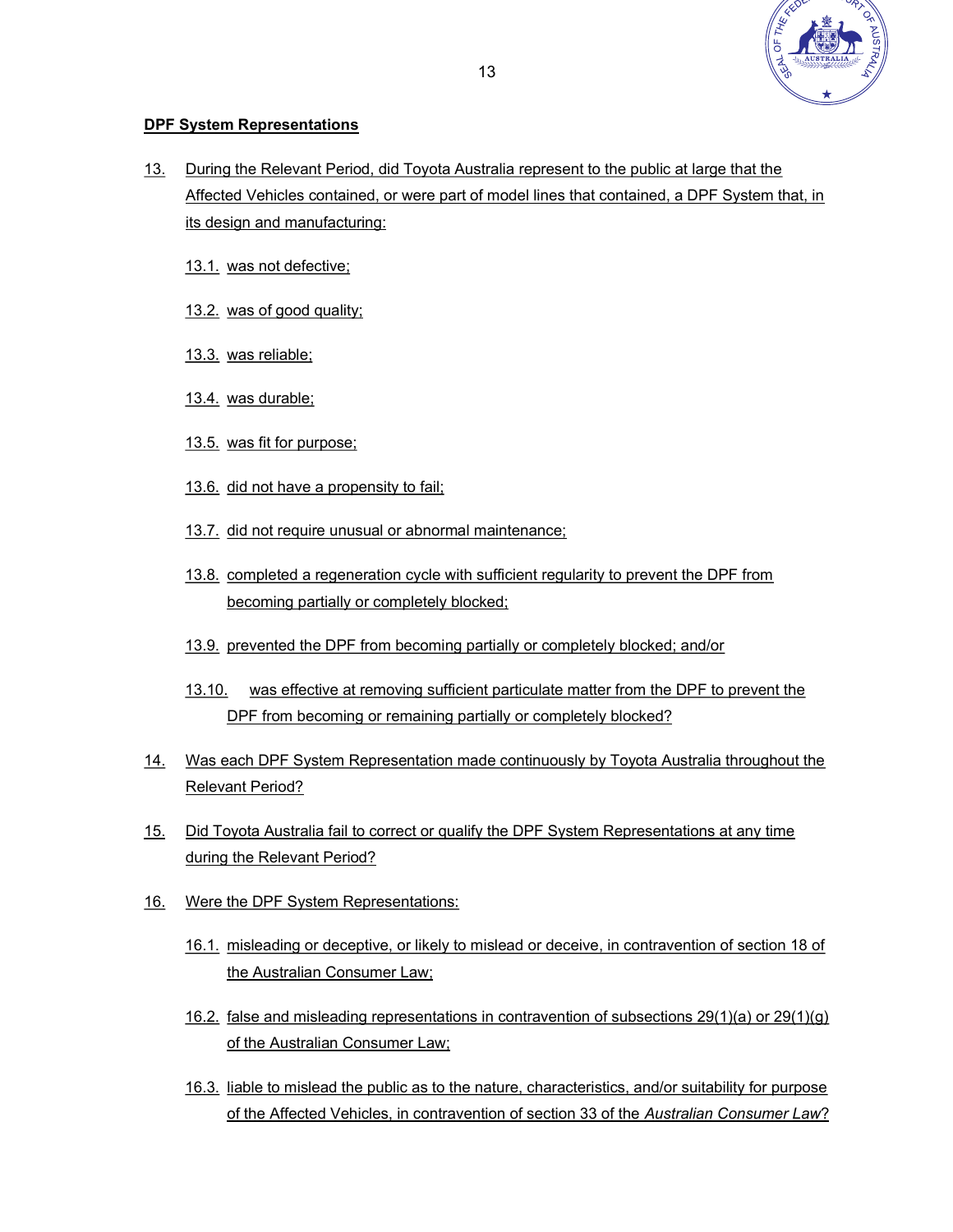

## Future DPF System Representations

- 17. During the Relevant Period, did Toyota Australia represent to the public at large that the Affected Vehicles contained, or were part of model lines that contained, a DPF System that:
	- 17.1. would not be defective;
	- 17.2. would be of good quality;
	- 17.3. would be reliable;
	- 17.4. would be durable;
	- 17.5. would be fit for purpose;
	- 17.6. would not have a propensity to fail;
	- 17.7. would not require unusual or abnormal maintenance;
	- 17.8. would complete a regeneration cycle with sufficient regularity to prevent the DPF from becoming partially or completely blocked;
	- 17.9. would prevent the DPF from become partially or completely blocked; and/or
	- 17.10. would be effective at removing sufficient particulate matter from the DPF to prevent the DPF from becoming or remaining partially or completely blocked?
- 18. Was each Future DPF System Representation made continuously by Toyota Australia throughout the Relevant Period?
- 19. Did Toyota Australia fail to correct or qualify the Future DPF System Representations at any time during the Relevant Period?
- 20. Were the Future DPF System Representations:
	- 20.1. misleading or deceptive, or likely to mislead or deceive, in contravention of section 18 of the Australian Consumer Law;
	- 20.2. false and misleading representations in contravention of subsections 29(1)(a) or 29(1)(g) of the Australian Consumer Law;
	- 20.3. liable to mislead the public as to the nature, characteristics, and/or suitability for purpose of the Affected Vehicles, in contravention of section 33 of the Australian Consumer Law?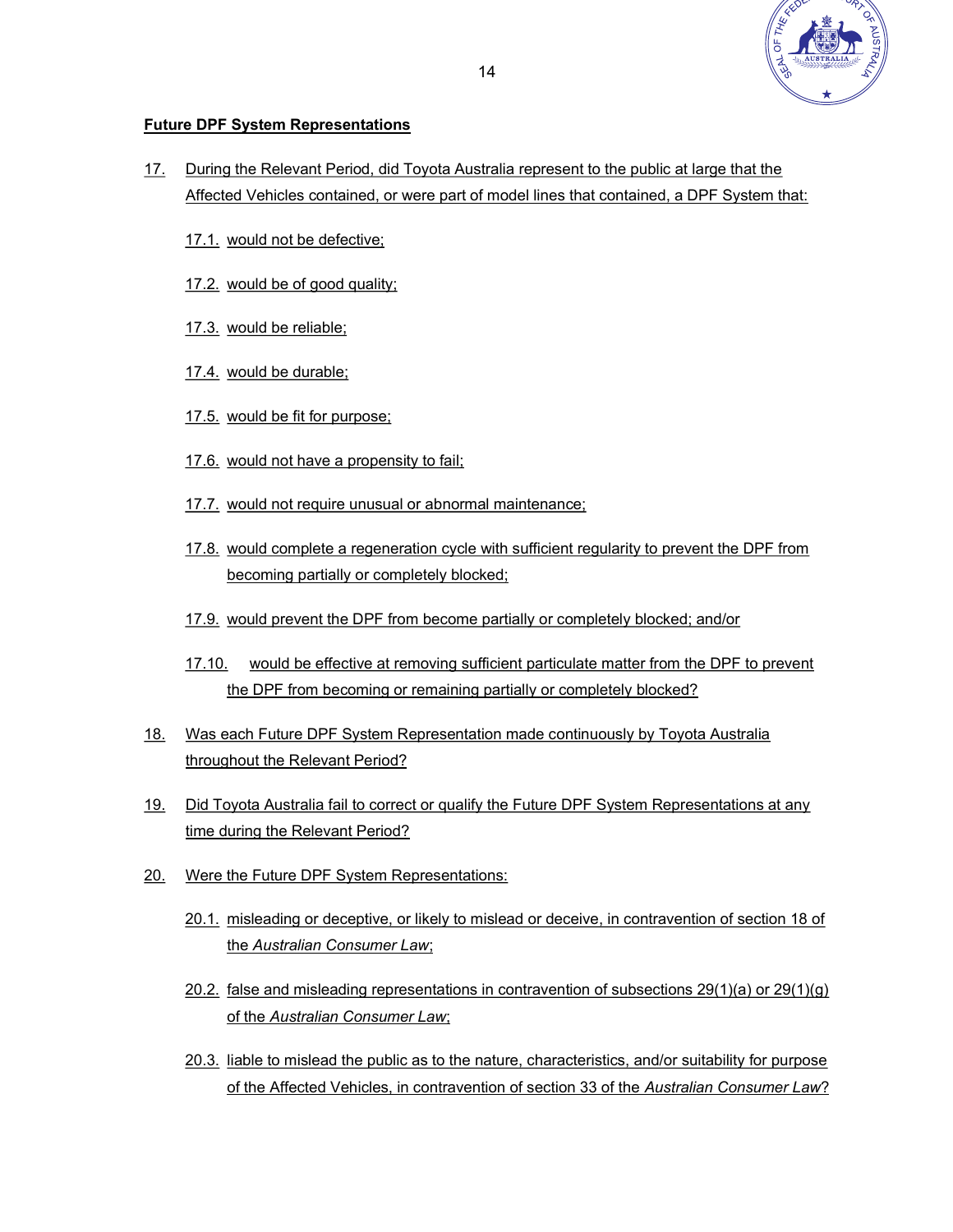

## Toyota Australia's Knowledge

- 21. Did Toyota Australia know, from at least February 2016, of the existence of all, or alternatively at least some of, the matters the subject of:
	- 21.1. Question 1.1;
	- 21.2. Question 1.2;
	- 21.3. Question 1.3;
	- 21.4. Question 1.4;
	- 21.5. Question 1.5;
	- 21.6. Question 1.7?
- 22. Did Toyota Australia know, from at least February 2016 through to the end of the Relevant Period, the matters the subject of Question 1.6?

## Omissions Conduct

- 23. During the Relevant Period, did Toyota Australia fail to disclose, or disclose adequately, to prospective purchasers of, or persons acquiring, an Affected Vehicle, or members of the public, the matters the subject of:
	- 23.1. Question 1.1;
	- 23.2. Question 1.2;
	- 23.3. Question 1.3;
	- 23.4. Question 1.4;
	- 23.5. Question 1.5;
	- 23.6. Question 1.6;
	- 23.7. Question 1.7;
	- 23.8. Question 21;
	- 23.9. Question 22?
- 24. Was the Omissions Conduct: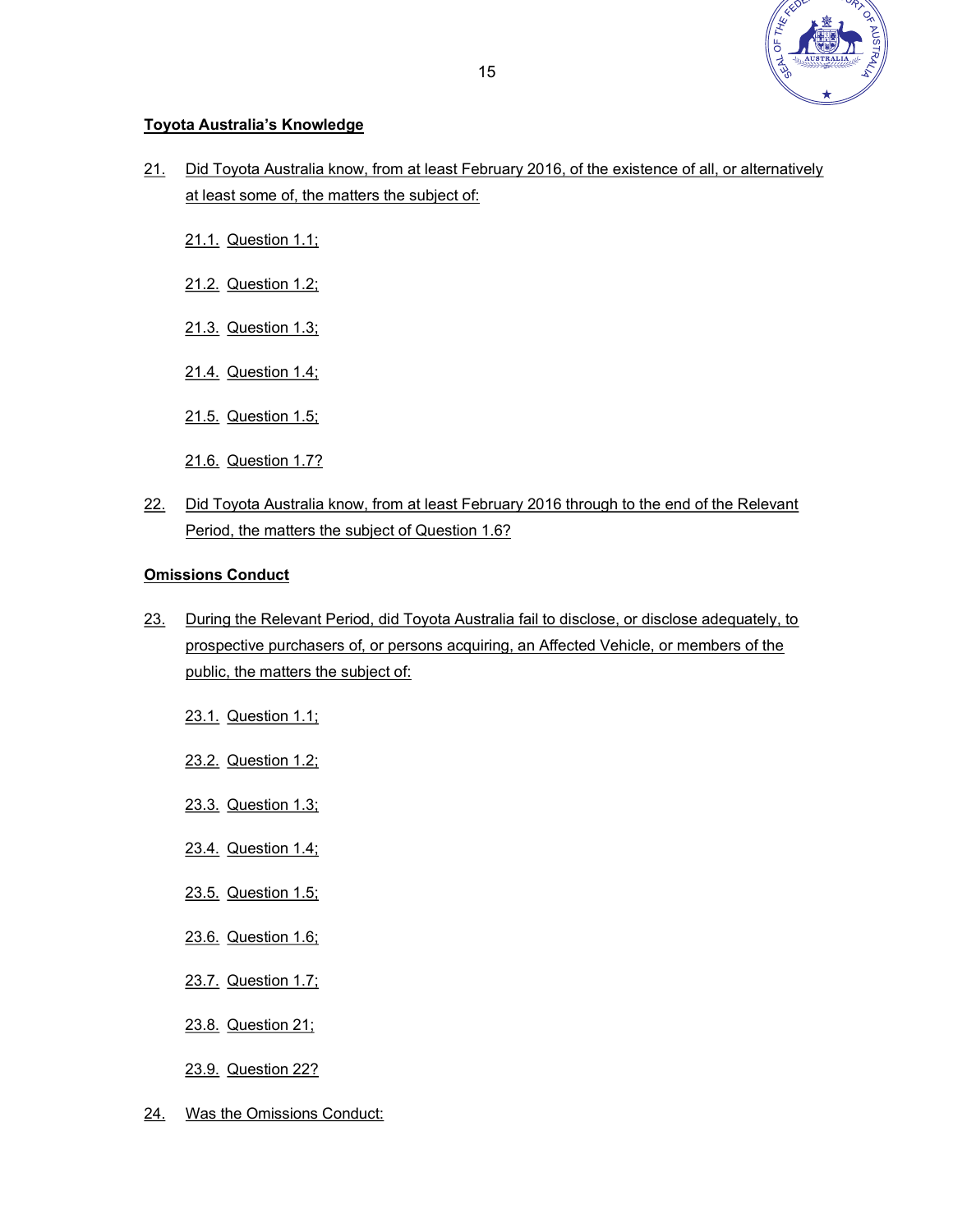

- 24.1. misleading or deceptive, or likely to mislead or deceive, in contravention of section 18 of the Australian Consumer Law;
- 24.2. liable to mislead the public as to the nature, characteristics, and/or suitability for purpose of the Affected Vehicles, in contravention of section 33 of the Australian Consumer Law?

## Cumulative Misleading Conduct

- 25. Were the Vehicle Representations, the Future Vehicle Representations, the DPF System Representations, the Future DPF System Representations and the Omissions Conduct, taken together (the Misleading Conduct), conduct that was:
	- 25.1. misleading or deceptive, or likely to mislead or deceive, in contravention of section 18 of the Australian Consumer Law;
	- 25.2. liable to mislead the public as to the nature, characteristics, and/or suitability for purpose of the Affected Vehicles, in contravention of section 33 of the Australian Consumer Law?

## Unconscionable Conduct

26. Was the Misleading Conduct, in all the circumstances, unconscionable, in contravention of section 21 of the Australian Consumer Law?

## Damages under 272(1)(a) of the Australian Consumer Law

- 27. Are Group Members entitled to recover from Toyota Australia any damages of the kind described in section 272(1)(a) of the Australian Consumer Law?
- 28. In respect of any damages of the kind described in section 272(1)(a) of the Australian Consumer Law that Group Members are entitled to recover from Toyota Australia, is it appropriate to:
	- 28.1. make an award of damages for Group Members pursuant to section 33Z(1)(e) of the Federal Court of Australia Act 1976 (Cth); or
	- 28.2. award damages in an aggregate amount pursuant to section 33Z(1)(f) of the Federal Court of Australia Act 1976 (Cth)?
- 29. If it is appropriate to make an award of damages pursuant to sections  $33Z(1)(e)$  or  $33Z(1)(f)$  of the Federal Court of Australia Act 1976 (Cth) in respect of any damages of the kind described in section 272(1)(a) of the Australian Consumer Law that Group Members may be entitled to recover from Toyota Australia: